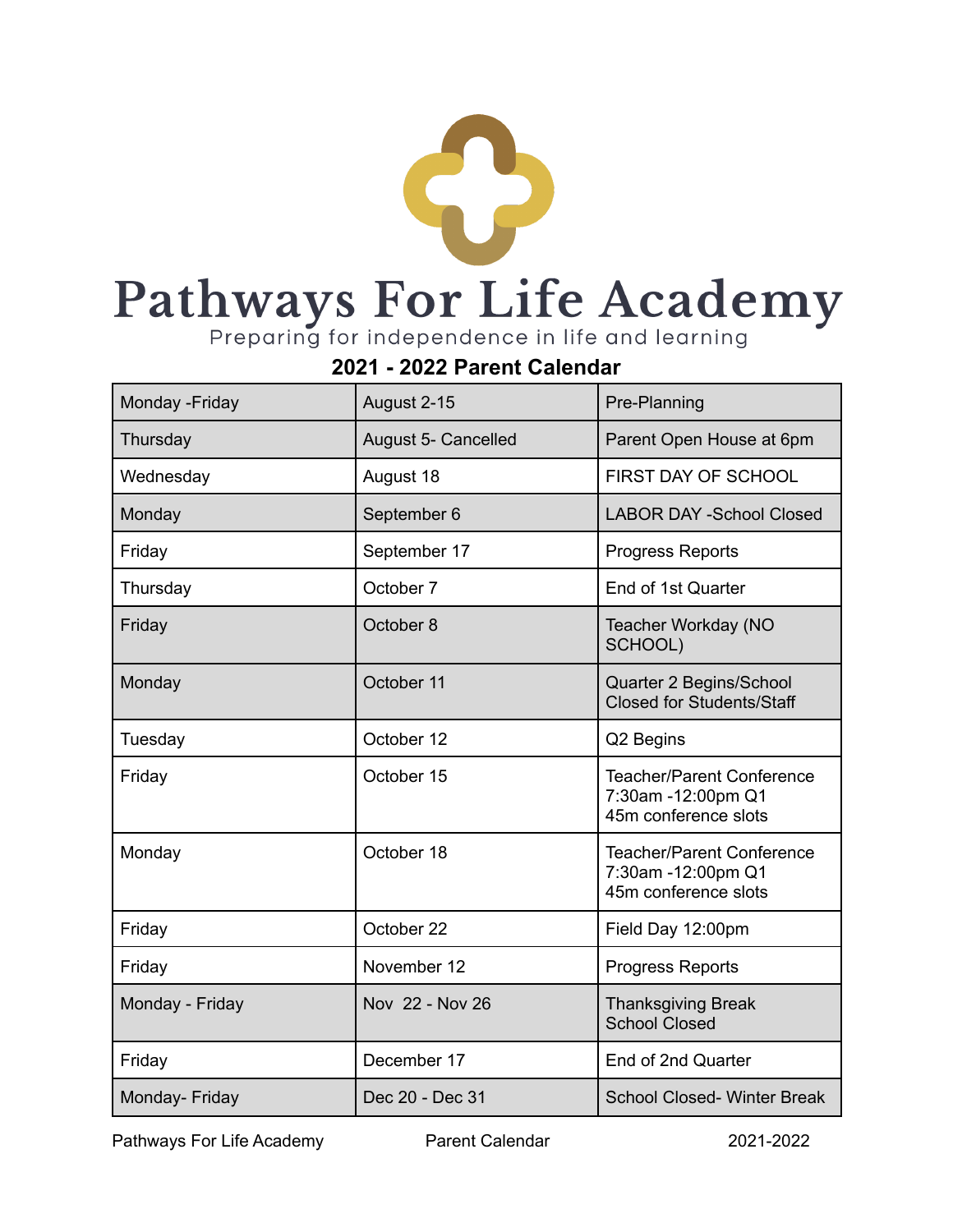| Monday           | January 3          | Teacher Workday (NO<br>SCHOOL)                                                 |
|------------------|--------------------|--------------------------------------------------------------------------------|
| Tuesday          | January 4          | Quarter 3 Begins                                                               |
| Thursday         | January 6          | <b>Teacher/Parent Conference</b><br>7:30am -12:00pm Q2<br>45m conference slots |
| Friday           | January 7          | <b>Teacher/Parent Conference</b><br>7:30am -12:00pm Q2<br>45m conference slots |
| Friday           | January 14         | Teacher/Staff Training with<br>CARD (NO SCHOOL)                                |
| Monday           | January 17         | School Closed-Holiday for<br><b>Students and Staff</b>                         |
| Friday           | February 4         | <b>Progress Reports</b>                                                        |
| Monday           | February 21        | School Closed-Holiday                                                          |
| Thursday         | March 10           | End of 3rd Quarter                                                             |
| Friday           | March 11           | Teacher Workday (NO<br>SCHOOL)                                                 |
| Monday-Friday    | <b>March 14-18</b> | Spring Break - NO SCHOOL                                                       |
| Monday           | March 21           | <b>Quarter 4 Begins</b>                                                        |
| Thursday         | March 24           | <b>Teacher/Parent Conference</b><br>7:30am -12:00pm Q3<br>45m conference slots |
| Friday           | March 25           | Teacher/Parent Conference<br>7:30am -12:00pm Q3<br>45m conference slots        |
| Monday           | April 18           | <b>School Closed (Easter</b><br>Monday)                                        |
| Monday- Friday   | May 2-6            | <b>Teacher/Staff Appreciation</b><br>Week                                      |
| Friday           | April 29           | Progress Reports                                                               |
| Tuesday-Thursday | May 3-5            | <b>Wrat5 Assessments</b>                                                       |
| Friday           | <b>May 20</b>      | End of Q4                                                                      |